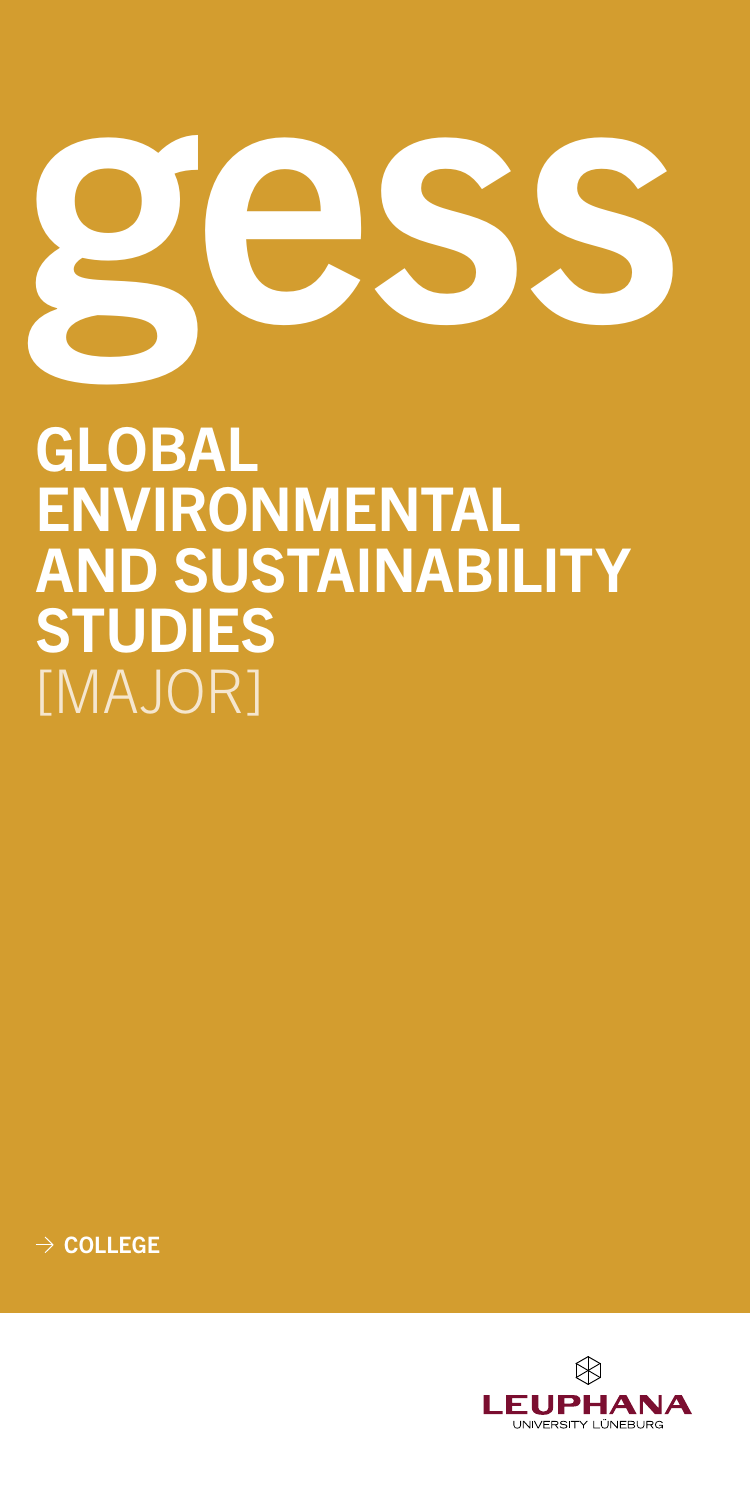### GLOBAL ENVIRONMENTAL AND SUSTAINABILITY STUDIES BACHELOR

Do you want to acquire skills which will enable you to actively contribute to a more sustainable form of development? Studying the Global Environmental and Sustainability Studies major in an international setting, you will acquire the knowledge to explain and assess global climate and environmental problems from a scientific perspective.

#### BACHELOR AT LEUPHANA COLLEGE

Studying at Leuphana College means much more than just gaining a Bachelor degree. You should also be someone who wants to understand different ways of thinking, take different perspectives and consistently subject your personal point of view to critical questioning. The Bachelor programme allows you to integrate different areas of interest. The choice is yours.

### Possible minor combinations

- Business Administration (GER)
- Business Law (GER)
- Business Psychology (GER)
- Comparative Economic Law (ENG)
- Digital Business (GER)
- Digital Media / Information Technology & Culture (GER)
- Economics (GER or ENG)
- Educational Sciences (GER)
- Engineering (Fundamentals) (GER)
- Philosophy (GER or ENG)
- Political Science (GER or ENG)
- Psychology and Society (ENG)
- Social Media and Information Systems (GER)
- Spatial Sciences (GER or ENG)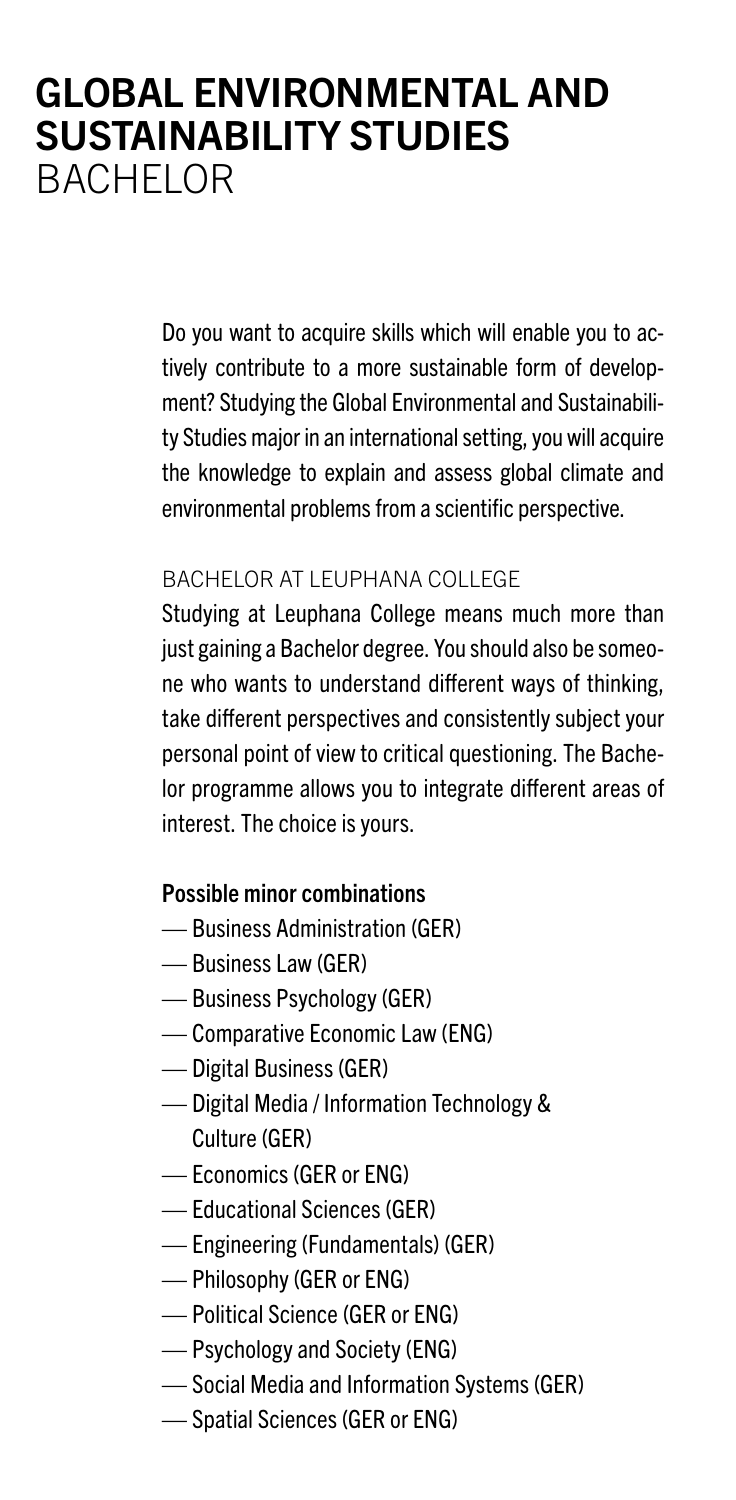## COURSE CONTENTS



At Leuphana College, you combine specialist knowledge with solutions-oriented thinking and responsible action. The Leuphana Semester and Complementary Studies provide the framework for addressing socially-relevant topics beyond your chosen major/minor combination. These are a fixed part of the Bachelor programme and give you the freedom to get a taste for different areas of knowledge and develop viable solutions for the challenges of the future together with other students at Leuphana College.

In the Global Environmental and Sustainability Studies major, you will explore the current sustainability challenges from the perspective of different disciplines to achieve an holistic understanding of the problems at hand. You therefore acquire basic general knowledge of the subject and methodological approaches of the natural and social sciences, such as mathematics, statistics, ecology, environmental chemistry, methods of sustainability communication as well as sustainability management and sustainability governance. You are also able to establish your individual profile by selecting from a wide range of electives from both the social and natural sciences. You will also work in an inter- or transdisciplinary sustainability research project together with partners in the field to develop concepts for real social concerns surrounding sustainable development. You will study with students from several different countries and encounter professors from a variety of cultural backgrounds.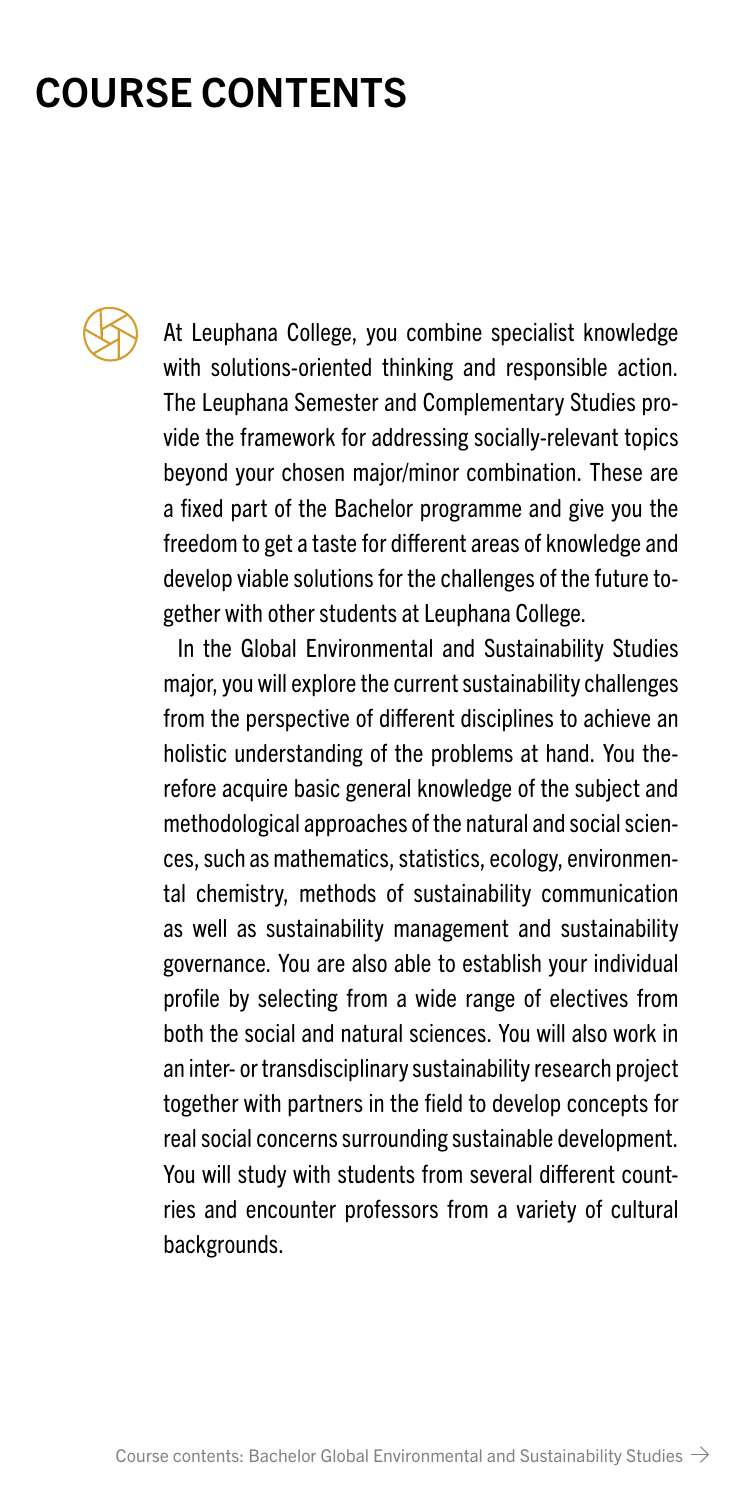| 1 <sup>st</sup> semester                                                                | 2 <sup>nd</sup> semester                                                                             | 3rd semester                                                                                        | 4 <sup>th</sup> semester                                                                                                                                                                                                                       | 5 <sup>th</sup> semester                                                                       | 6 <sup>th</sup> semester     |
|-----------------------------------------------------------------------------------------|------------------------------------------------------------------------------------------------------|-----------------------------------------------------------------------------------------------------|------------------------------------------------------------------------------------------------------------------------------------------------------------------------------------------------------------------------------------------------|------------------------------------------------------------------------------------------------|------------------------------|
| Concepts of natural<br>and social sciences<br>ANAHAUE-<br>SEMESTER<br>Opening Week      | Mathematics and<br><b>Statistics</b>                                                                 | Interdisciplinary Sustainability Studies                                                            |                                                                                                                                                                                                                                                | Interdisciplinary and Transdisciplinary Concepts, Research Project, Sustainability and Ethics, |                              |
| and way of thinking<br>Science as method<br>Methodology of<br>Environmental<br>Sciences | Ecology, I                                                                                           | norganic and Organic Chemistry                                                                      | International Environmental Law, Environmental<br>Electives: Biodiversity, Ecosystem Function and<br>Services, Conservation Ecology, Transport of<br>Economics, Sustainability Entrepreneurship,<br>Matters in the Environment, Sustainability |                                                                                                | <b>Bachelor dissertation</b> |
| Conference Week<br>Challenges of the<br>Critical thinking<br>uture                      | Communication and Behavior Change,<br>Sustainability Management, Global Sustainability<br>Governance |                                                                                                     | [more offers available in German and English]<br>Policy,                                                                                                                                                                                       |                                                                                                |                              |
|                                                                                         | MINOR                                                                                                | Complementing the Global Environmental and Sustainability Studies major with another field of study |                                                                                                                                                                                                                                                |                                                                                                |                              |
|                                                                                         | COMPLEMENTARY STUDIES<br>Dealing with socially relevant topics                                       |                                                                                                     |                                                                                                                                                                                                                                                |                                                                                                |                              |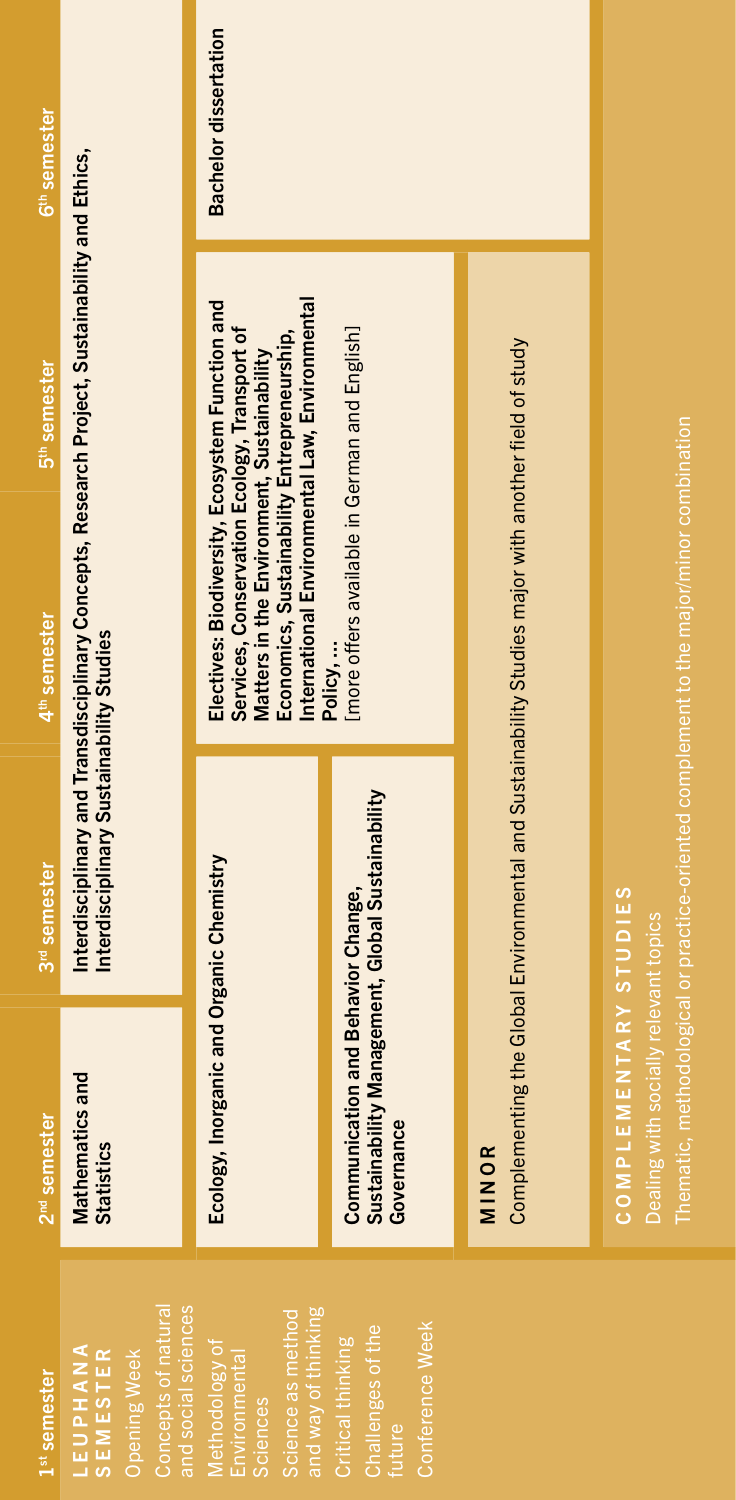### **PROSPECTS**



In the Global Environmental and Sustainability Studies major, you will learn to understand the social values, guidelines and behavioural patterns that create global climate and environmental problems. You will enhance your powers of judgment and develop new approaches for the sustainable use of natural resources. With an intercultural approach, you will be prepared for a career in institutions and organisations which operate at the international level. From positions in small organisations to leading companies, from NGOs to public sector organisations, and from foundations to agencies: a wide range of career paths are open to you.

### EMPLOYMENT OPPORTUNITIES

The degree course prepares you for work in a wide range of fields:

- Protection of nature and the environment
- Renewable energy
- Research
- Consultation and assessment
- Public relations (NGOs, institutes, foundations)
- Education

### MASTERS PROGRAMMES

After you complete your Bachelor degree, you will have the opportunity to further deepen your knowledge of the sustainability sciences by embarking on a Masters programme at a university in Germany or abroad.